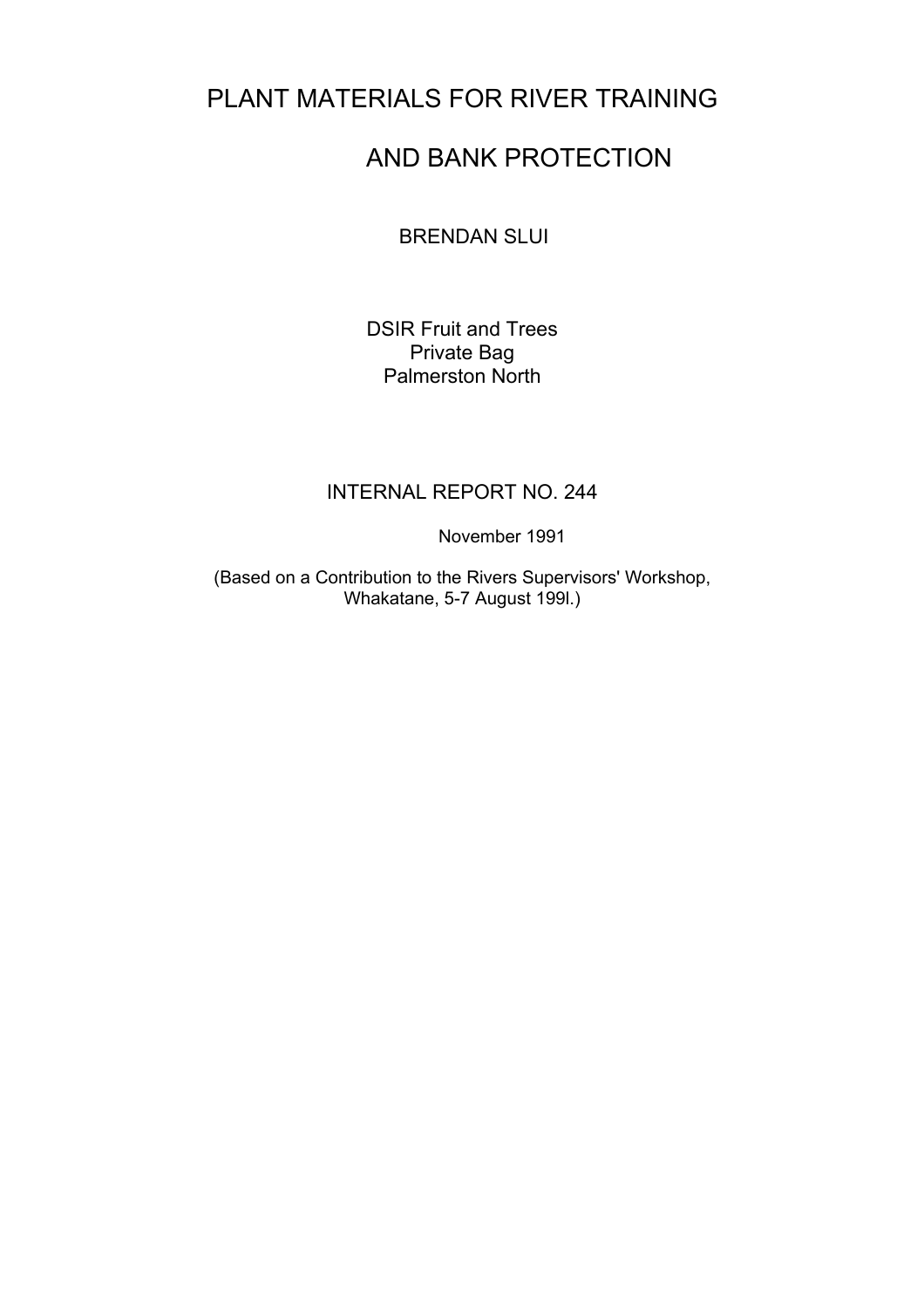# **CONTENTS**

|                                                    | Page            |
|----------------------------------------------------|-----------------|
| Introduction                                       | 3               |
| Approach to River Improvement in New Zealand       | 3               |
| <b>Willows</b>                                     | $\overline{4}$  |
| <b>Native Plants</b>                               | $\overline{7}$  |
| <b>Herbaceous Plants</b>                           | 8               |
| <b>Plant Materials for Coastal Erosion Control</b> | 9               |
| Summary                                            | 10 <sup>°</sup> |
| <b>Bibliography</b>                                | 11              |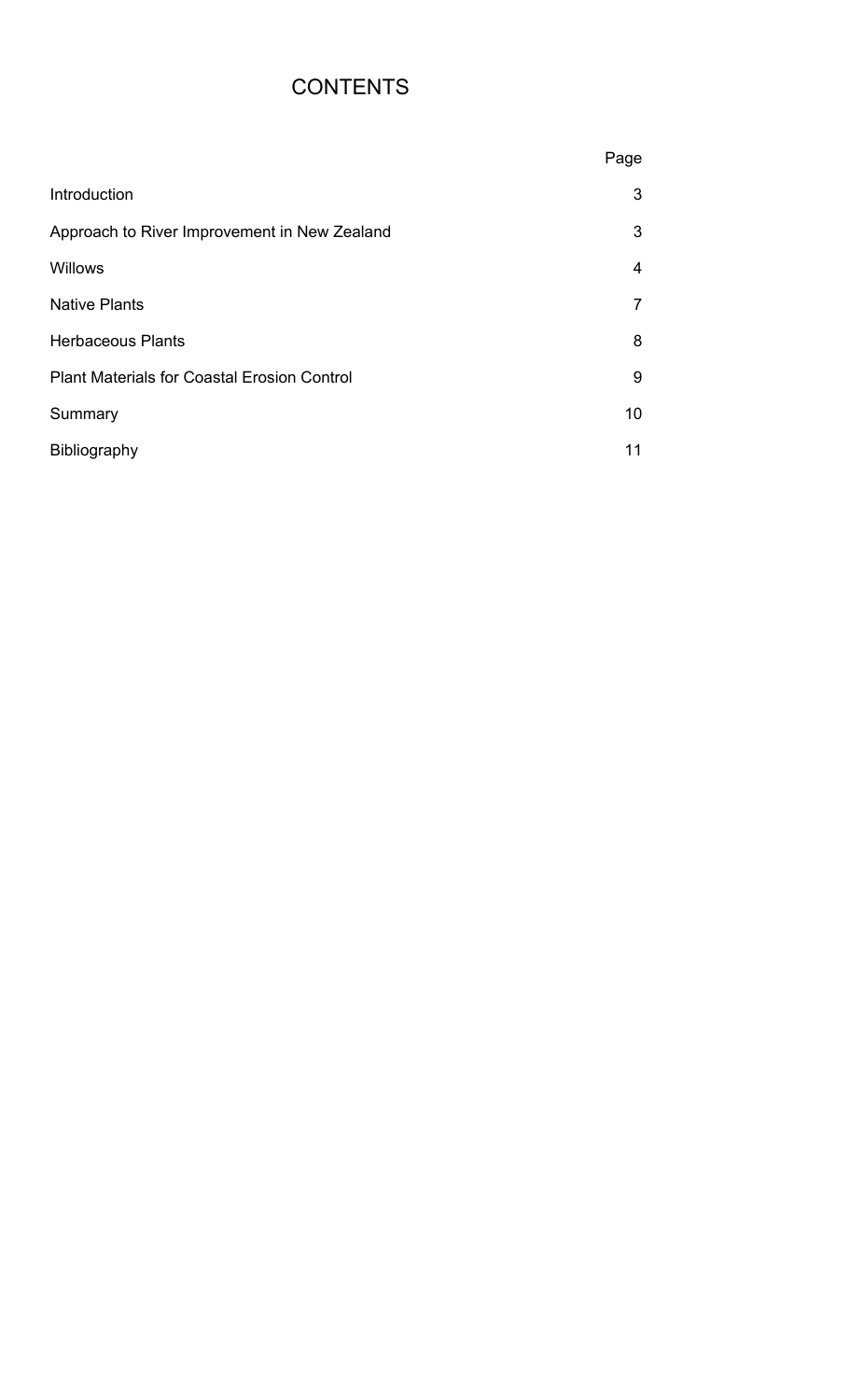### INTRODUCTION

The most effective means of controlling streambank erosion is usually to establish a vegetative cover of strongly rooting plants. Vegetation contributes to bank stability by retarding water speeds and tractive forces near the soil surface and buffering transported materials such as logs away from banks. In addition, the reinforcing and soil-binding action of the roots provide a considerable degree of cohesion to soils. The indirect benefits which favour a vegetative approach to soil erosion control include: reduction in nutrient and fine sediment enrichment; shade, shelter and filtering qualities for the aquatic eco-system; and aesthetic and recreational value.

This paper attempts to draw together information from a number of different sources to demonstrate the utility and effectiveness of vegetation in the regimen of rivers and streams. Special reference will be made to the tree, shrub and herbaceous species commonly used in New Zealand for river improvement work.

### THE APPROACH TO RIVER IMPROVEMENT IN NEW ZEALAND

The rapid expansion of the agricultural frontier in New Zealand has had a profound impact on the condition of rivers and their immediate environs. By converting tussock and forest lands to pastoral grasses, and by introducing grazing animals and intensive land management practices, man accelerated the erosive forces of water and wind. The resulting sudden change in the character and quantity of erosion debris entering rivers and streams have since led to increased levels of siltation, bank erosion and flooding. In addition, runoff from agricultural land has produced undesirable eutrophication of rivers and lakes, and national development and urbanisation have created assets and communities vulnerable to floods and river erosion.

From the earliest days of European settlement and agriculture, in New Zealand man has struggled with the problem of soil -erosion. The earliest concern was the periodic inundation of lowlands with water, silt and gravels. This prompted local river boards or trusts (initially constituted under the River Boards Act 1884) to carry out flood and erosion prevention works. However, without a "catchment approach to soil erosion and siltation, the efforts of the River Boards foundered.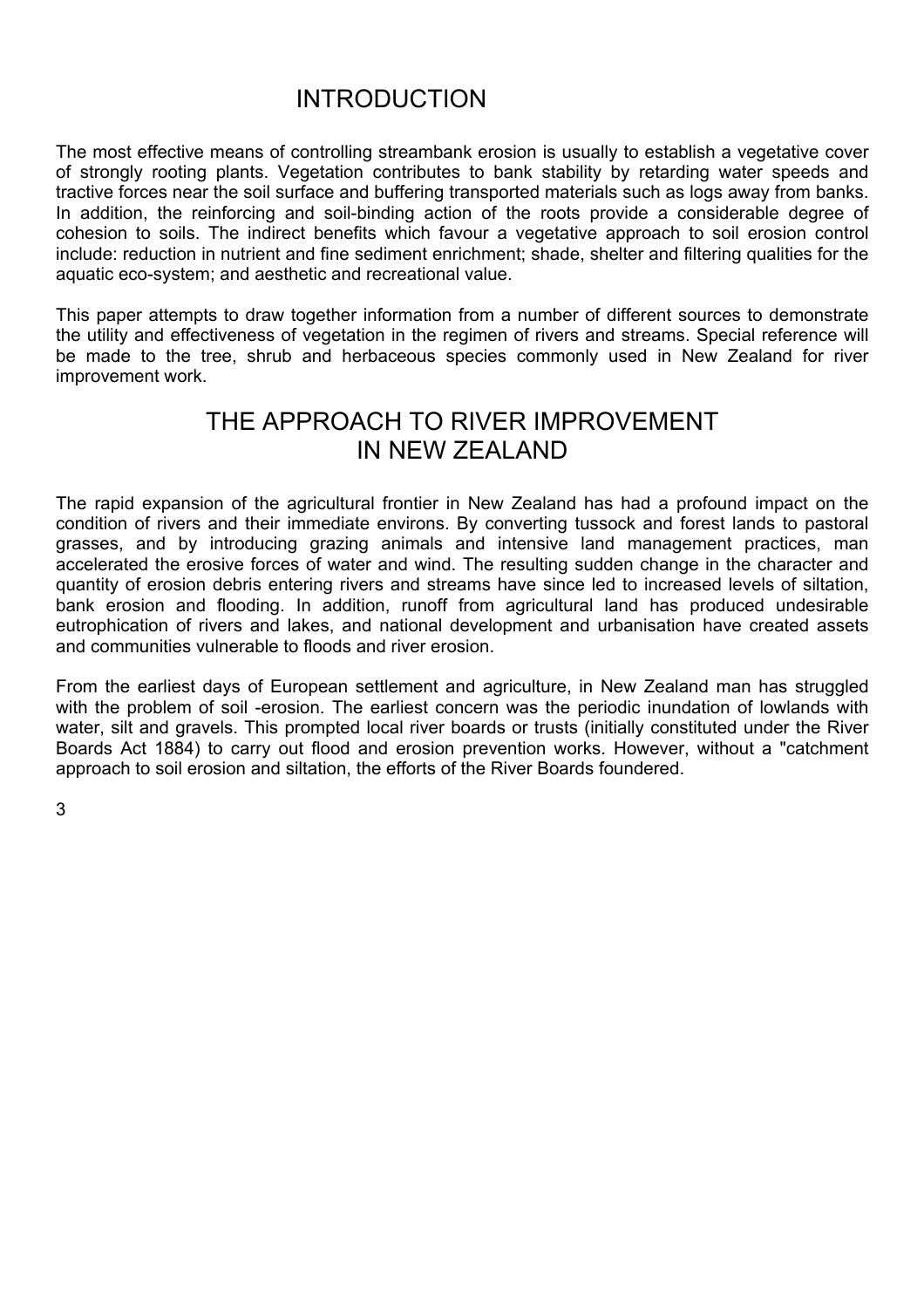The first comprehensive legislative provision for soil conservation in New Zealand, the *Soil Conservation and Rivers Control Act 1941,* was initiated after catastrophic floods brought increased public awareness of the problems of soil erosion. This Act was very significant in New Zealand history as it provided for the constitution of catchment districts and catchment boards - thirteen catchment districts and one soil conservation district were subsequently formed. Catchment boards were empowered to coordinate preventative and remedial soil conservation measures with river improvement work within each catchment district.

Numerous legislative changes affecting river control work have been made since 1941*,* the most recent being the *Resource Management Act 1991.* This act will institutionalise a relatively new philosophy in New Zealand society - environmental management - and will set in place national minimal environmental standards. In respect of river improvement, it will enable various organisations, such as Fish and Game Councils, to become more influential in the formulation of river management strategies. As a result, future river management plans will require greater emphasis on multiple use principles, such as intrinsic eco-system values.

### WILLOWS

The genus *Salix* is mostly found in northern hemisphere temperate areas. Willows are characteristically associated with sites that are subject to some form of physical disturbance; for example, river flood plains, gravel outwash plains, glacial moraines and sites of human disturbance (Argus 1973*).* These sites also tend to be cool and wet. Because of their vitality, advanced dispersal adaptations, and tolerance of a wide range of climatic and edphatic conditions, willows have flourished under New Zealand's moist temperate climate.

The first willow introductions in 1840 and 1869 included species such as *Salix fragilis* (crack willow), *S*. *alba* var *vitellina* (golden willow) and *S*. *viminalis.* Initially these willows were planted to provide a readily available source of firewood, but were subsequently used extensively to safeguard riverbanks from erosion. By 1914, 15 willow species and varieties were available in New Zealand. In 1937 a large importation from the Royal Botanic Gardens at Kew increased these to over 50. Since then the number of willow varieties that have been brought into the country has increased fourfold.

The geographical expansion of willows along New Zealand's rivers and streams was so rapid that, by the early 1950s, willow spread was out of control in many lowland areas. Their spontaneous reproduction along river beds was a serious problem, causing many channel diversions and blockages. Large sums of money are now spent eradicating these unwanted willows.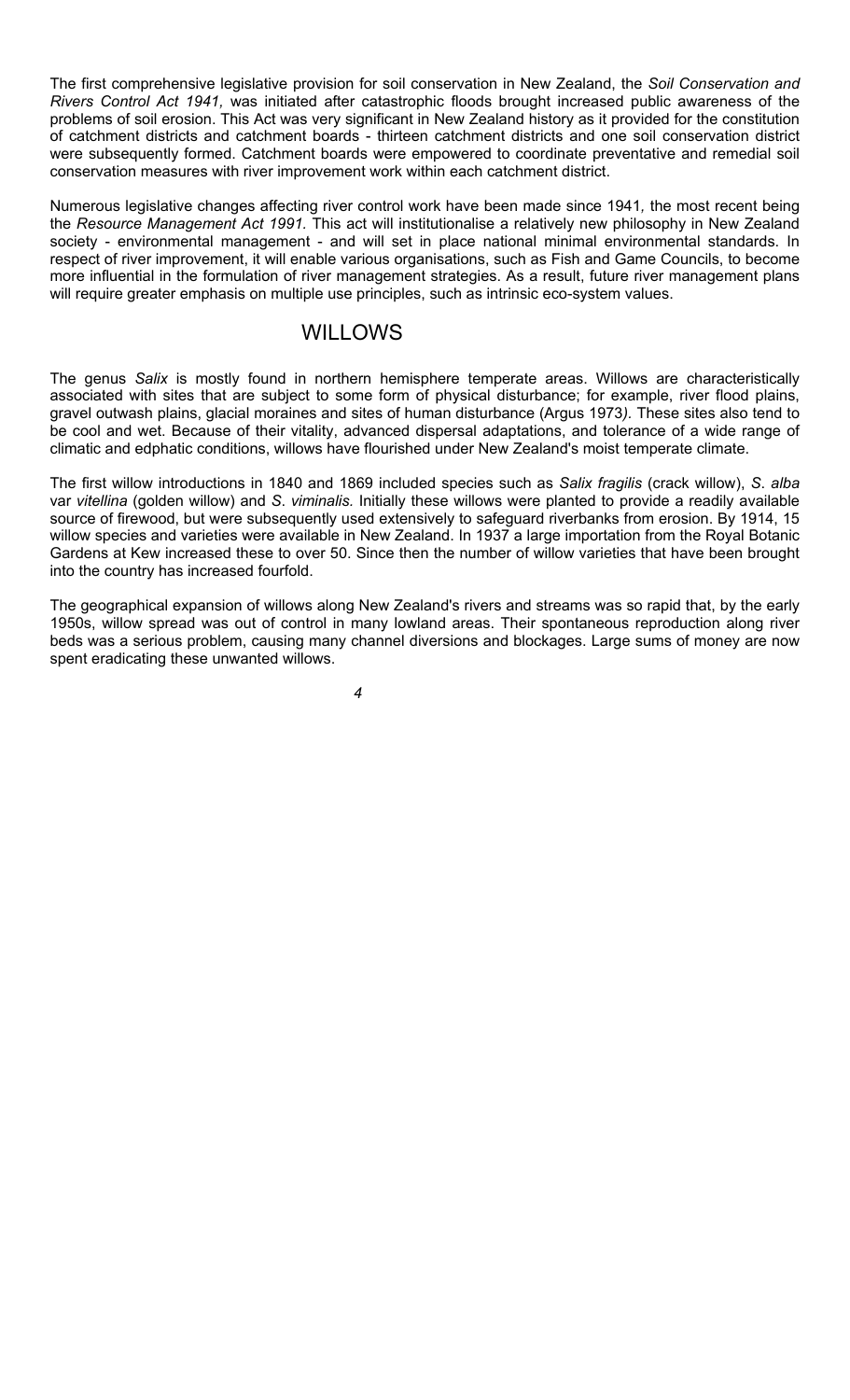Willow breeding and selection work carried out by the Conservation Plants, DSIR Fruit and Trees (formerly the National Plant Materials Centre) at Aokautere, near Palmerston North has over the last 20 years made available a wide range of improved tree and shrub willow clones well suited for river control planting. The main selection criteria for the shrub and osier clones have been vigorous growth rate, flexible stems, male sex to prevent seeding, and bitter tasting foliage unpalatable to possums. Important selection criteria in the tree willow breeding programme include rapid growth rate, resistance to disease, straight stem form, strong root system with many fibrous roots, and male sex.

Shrub willow clones selected bank protection work include:

*Salix purpurea* 'Booth' (Booth willow) (PMC Accession No. 249)

This female osier willow has been widely planted for streambank protection and gully control. It has a multi-branched canopy and moderate growth rate. Its maximum height is approximately 7 m. Leaves are resistant to browsing by possums. The clone is sterile and will not set seed.

*Salix purpurea* 'Eugenii' (PMC Accession No. 239)

Introduced from England, this multi-stemmed clone has an upright habit and a vigorous growth rate. It will probably reach a height of 8 meters. Coppice regrowth from this clone is excellent. It is a male clone, and is resistant to browsing by possums.

*Salix purpurea* 'Holland' (PMC Accession No. 605)

Introduced from Holland, this male osier willow is in many respects similar to *S. purpurea* 'Booth'. Coppice growth is fast with up to 1.5 m of height growth per year. Branches are quite flexible, but wind damage has occurred in taller shrubs. It is resistant to browsing by possums.

*Salix purpurea* 'Irette' (PMC Accession No. 608)

Selected in France, this osier willow has an upright habit and will reach a maximum height of 7-8 m. Coppice growth is erect and vigorous, with over 2.0 m of height growth per year. It has been found to grow well at higher altitudes, provided sufficient soil moisture is available. It is a male with very bitter tasting foliage.

#### *Salix purpurea* 'Pohangina' (NZ 1087)

This male clone was selected at the Soil Conservation Centre, Aokautere. It has a moderately spreading habit with very vigorous, slender flexible stems. Maximum height is approximately 7 m. It is resistant to browsing by possums.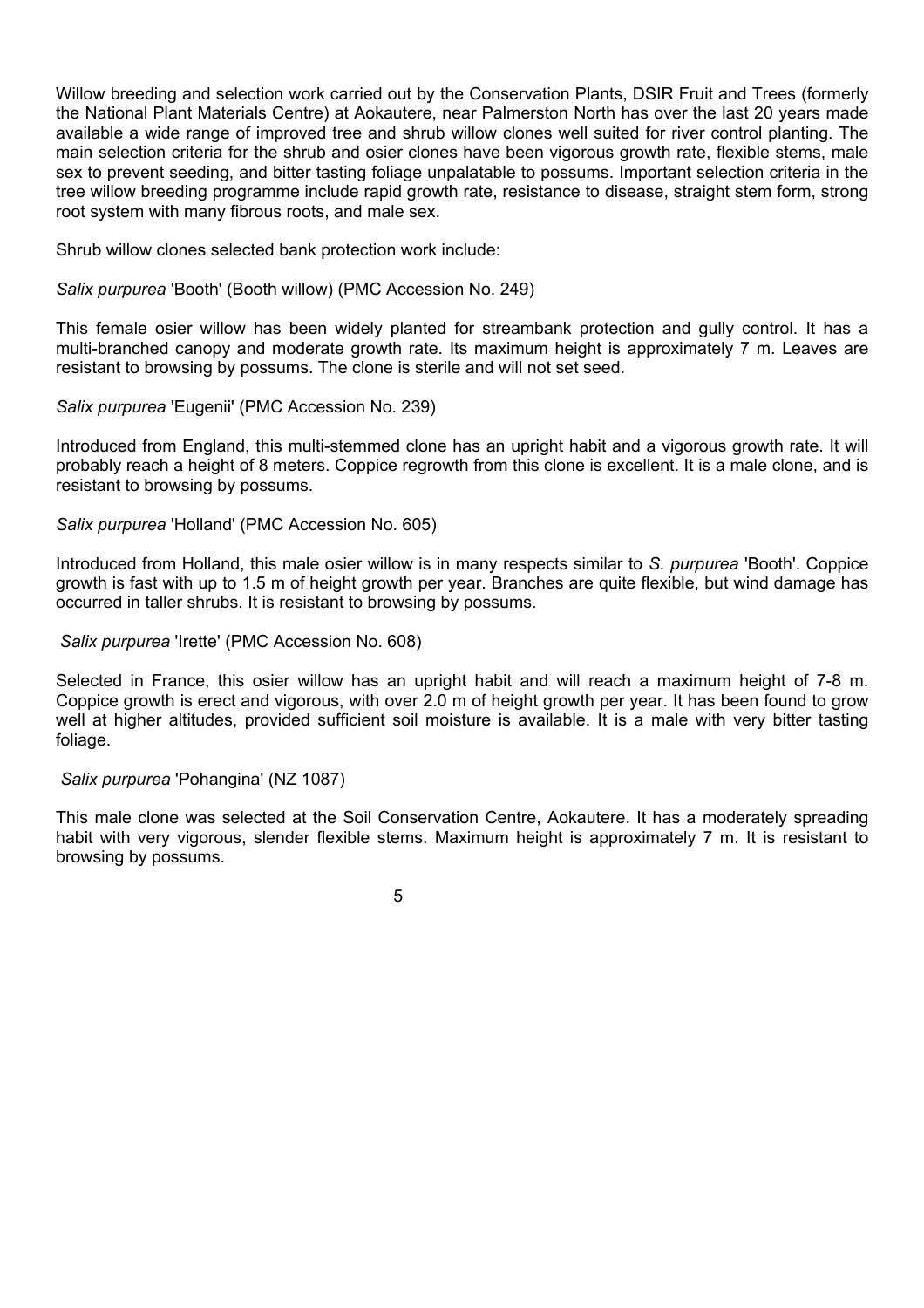#### *Salix elaeagnos x daphnoides* 'Tiritea' (NZ 1012)

This hybrid osier clone, also selected at the Soil Conservation Centre, Aokautere, is slightly less vigorous than the *S. purpurea* clones (maximum height is 4-7 m). It will not tolerate conditions of low soil moisture availability. Leaves have a high salicin content, and are resistant to browsing by possums. Sex is male.

#### *Salix repens x purpurea* 'Kumeti' (NZ 1057)

This hybrid clone was selected at the Soil Conservation Centre, Aokautere. The clone develops a semi-prostrate habit, with many horizontal branches. It has a maximum height of only 2-3 m. It is suitable where low ground cover is required. Sex is male.

#### *S. glaucophyllodies x viminalis* 'Glenmark' (CM 4)

A mixture of 8 clones, all large multi-stemmed spreading shrubs, reaching a maximum height of 6-8 m. This variety has been found to grow well under high country conditions in the South Island. Leaves are reasonably unpalatable to possums.

Unless the site specially requires large trees, the above shrub willows should be planted. Their advantages include:

small maximum height, which lessens the maintenance required to keep them to a manageable height; fibrous root mat, which increases the resistance of soil to erosion;

multi-stemmed bushy habit, which greatly reduces water velocity near the soil surface, encouraging siltation;

tough but pliant shoots, which act as skid surfaces for large transported materials as they are deflected by the banks of the streams; bitter tasting foliage, which is unpalatable to rabbits, hares and possums.

Tree willows have been used extensively in New Zealand for riverbank planting. They are excellent trees for anchored tree protection work, mattress work, retards, groynes and stake planting (useful information concerning these methods is contained in the Plant Materials Handbook for Soil Conservation, Volume: 1 Principles and Practices).

*Salix matsudana x alba* hybrid clones recommended for river control purposes include, 'Aokautere' (NZ 1002), 'Hiwinui'(NZ 1130), and 'Moutere'(NZ 1184). These clones have vigorous growth rates and develop wide-spreading fibrous root systems. The results from a study investigating fibrous root formation in selected tree and shrub willow clones suggested that 'Hiwinui' and 'Aokautere' were well suited to channel control work (Stace, 1988). 'Moutere' was identified as a excellent general purpose clone.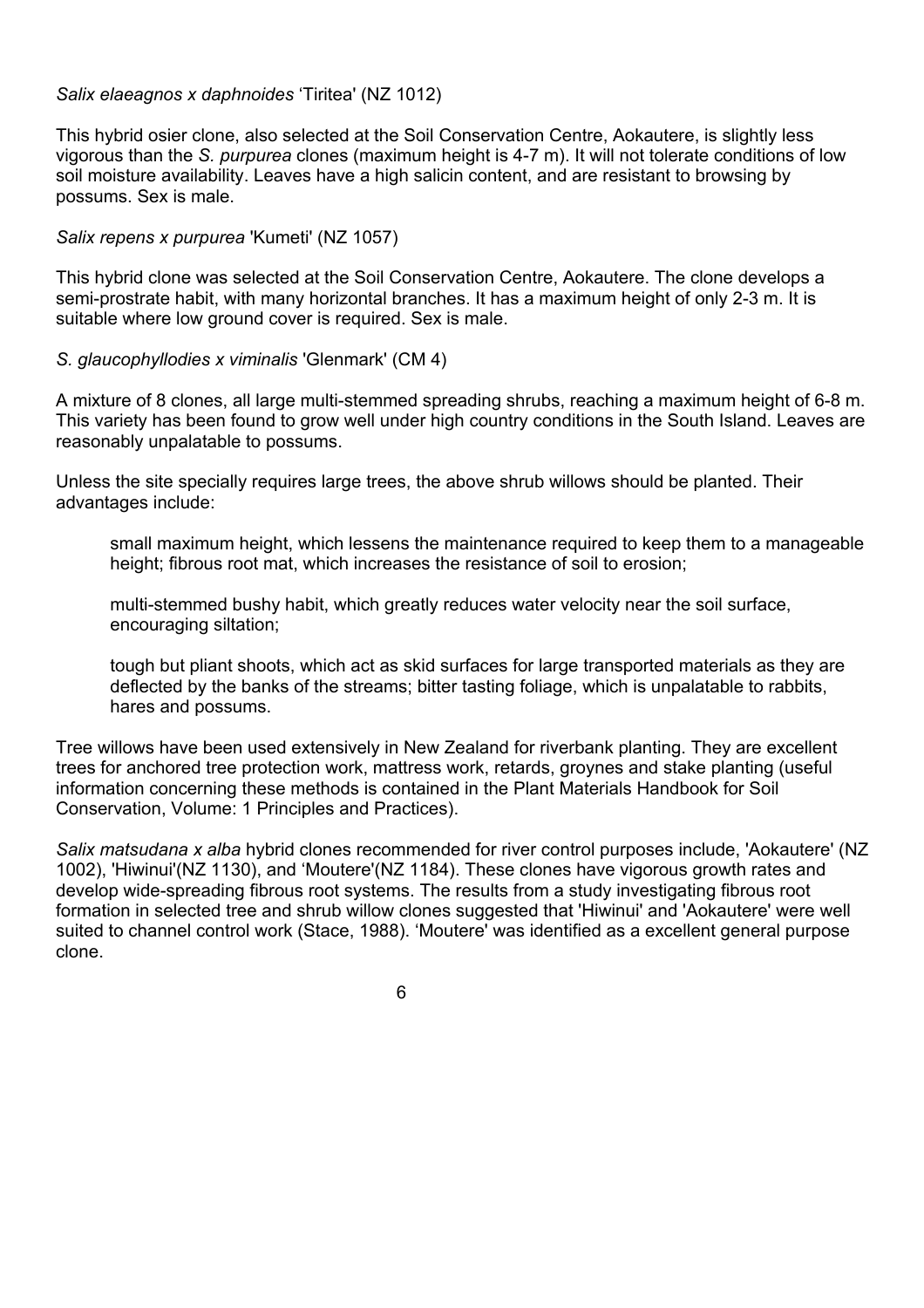The maintenance requirements of willows, particularly tree willows, usually involve rejuvenating trees by lopping and layering. Without regular maintenance, willows can become top heavy and begin to break apart. It is therefore important to cull trees which could cause future problems.

## NATIVE PLANTS

Historically, the disregard of native plants for soil conservation has hinged on widespread convictions that natives are unsuited to colonising or pioneering roles and pose too many difficulties in nursery production and field establishment. Depending on site and situation however, a number of native species readily lend themselves to soil conservation.

Early work into the utilisation of native plants for soil conservation began when New Zealand botanist Leonard Cockayne published his ideas on native revegetation in the 'Lyttleton Times', more than 80 years ago. Since then the Forest Research Institute and the Soil Conservation Centre, Aokautere, have conducted many research projects involving native plants. As a result of this research, many organisations, including government departments and local bodies, are now involved in native revegetation projects.

Perhaps the most important distinction between soil conservation programmes using native species and those using exotic species, is that native revegetation programmes are usually motivated primarily by ecological considerations, whereas exotic tree planting is influenced more by economic forces. The contrasting differences are often marked in river improvement works. Exotic species are primarily used for checking erosion on riverbanks, whereas native species are used to enhance aesthetic and ecological values in more stable (harmonious) riparian environments.

A successful integration of economic and environmental forces in river management planning has been achieved recently under the Kaituna Catchment Control Scheme (Douglas pers. comm.) where both native and exotic species were deliberately selected for revegetating riparian areas of streams feeding into lake Rotorua. The incorporation of native shrubs in this scheme was a high priority because of their 'natural' characteristics and ecological values. By contrast, rapid-growing, high quality timber species such as *Acacia melanoxylon, A. dealbata* and *Cupressus lusitanica,* were also included to provide a financial return within 30 years.

In terms of nutrient absorption or erosion control, some natives may not add much to a good sole of grass, but have the advantage of suppressing brush weeds. *Phormium tenax* (flax), *P*. *cookianum* (mountain flax) and *Cortaderia toetoe* (toetoe) for example, are excellent species for stabilising streambanks and suppressing weed growth, and are usually planted closest to the waterline in revegetation projects.

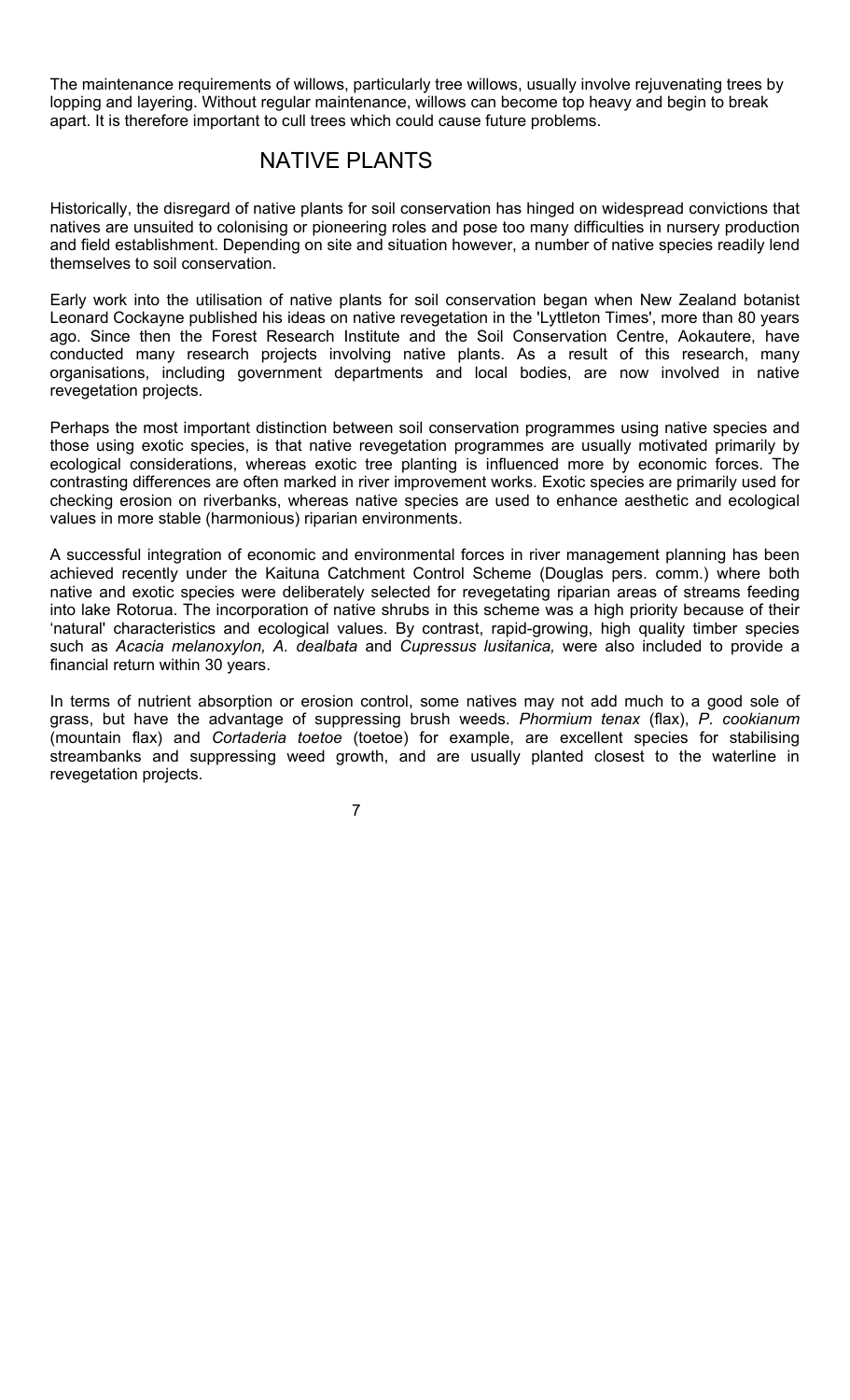Short shrubby species of *Hebe, Pittosporum, Coprosma* and *Olearia* are suitable for planting on streambanks above the waterline. Many of these species also have good root stabilisation properties. Other useful species include *Leptospermum scoparium* (Manuka) and *Aristotelia serrata* (Wineberry). Larger tree species, including *Scheffiera digitata* (pate), *Sophora microphylla* (kowhai) and *Cordyline australis* (cabbage tree) could be planted in the remaining riparian areas for long term aesthetics, wildlife habitat, and stabilisation insurance. There is also an excellent opportunity to establish timber species such as *Podocarpus totara* in these fenced-off areas. Alternatively, fast-growing exotic tree species could be planted to provide financial returns within 30 years.

As mentioned above, relatively few native species can be regarded as early pioneers or colonisers on disturbed land. Native plants are poor competitors with exotic brushweeds and without good weed control lack establishment vigour. As a result, recolonisation by native species along retired streamside margins is often poor (Williamson et al. 1990). To succeed, native revegetation projects need to be comprehensive, with species selected to match microsites and attention paid to basic establishment, i.e., ground preparation, weed and pest control, and the exclusion of all livestock.

### HERBACEOUS PLANTS

A dense grass cover can provide excellent protection against streambank erosion. To fulfil a soil-protective function however, grasses need to be tough and resilient. These two attributes are very important as they increase the plant's ability to reduce water speeds and tractive forces at the soil surface, and enhance plant survival.

Another important attribute of grass plants is their fibrous root systems. A grass plant has a number of major roots, each of which may have many primary, secondary, and tertiary branches. This fibrous root development enables a grass plant to counterbalance tractive forces generated by water on the leaves. The effectiveness of this fibrous root system is demonstrated by its resistance to being uprooted.

*Phalaris aquatica* ('Grasslands Maru' phalaris) is a sod-forming perennial which is well adapted to sites fluctuating between excessively dry and wet conditions. Unlike most other grasses, 'Grasslands Maru' will tolerate long periods of inundation. It has low seedling vigour, but once established will form a deep rhizomatous root system. 'Grasslands Maru' is considered to be very suitable for stream bank erosion control.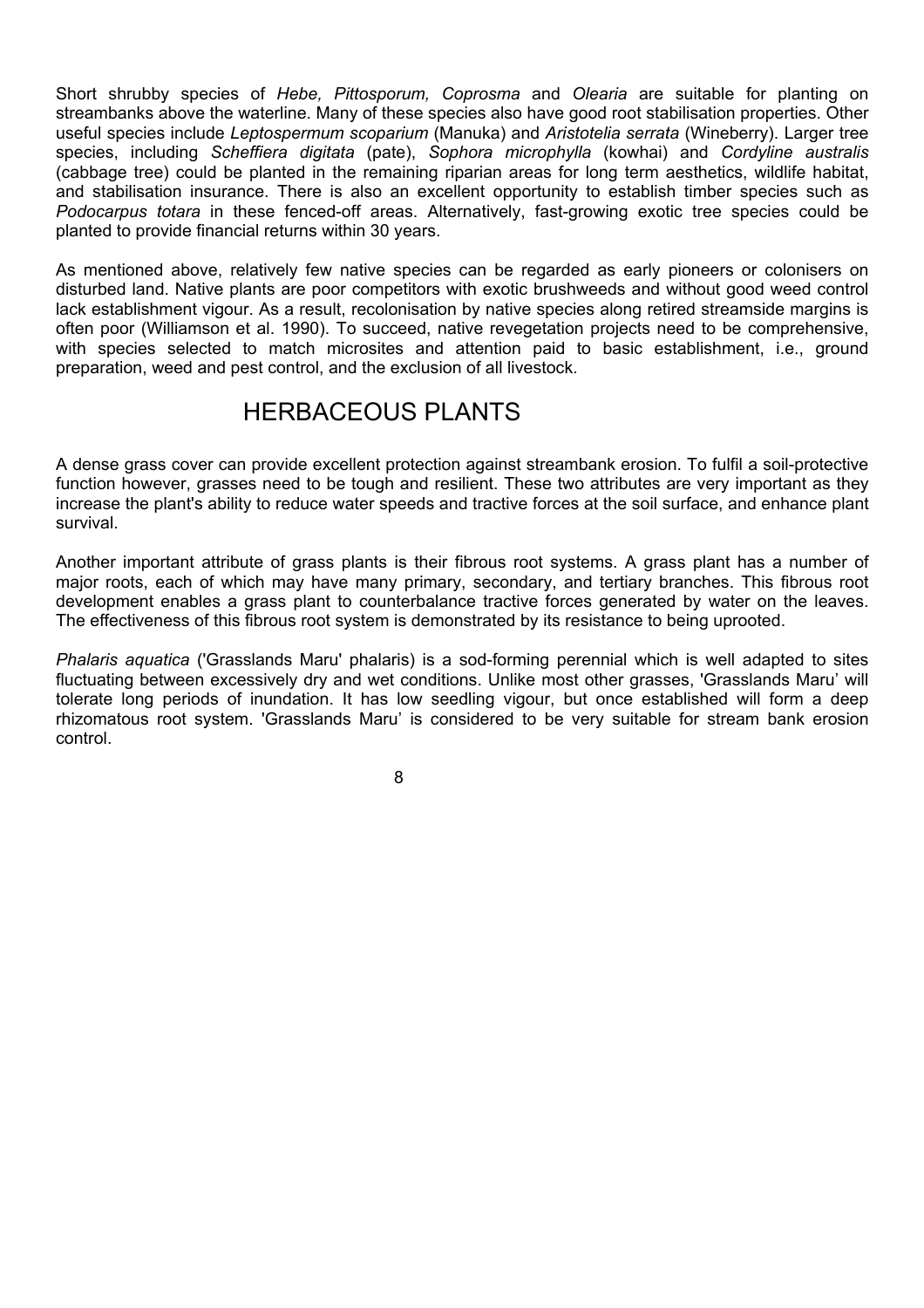*Phalaris arundinacea* (reed canary grass) is a long-lived, summer-growing bunch grass which has had sporadic use in New Zealand because of its limited availability. Similar to 'Grasslands Maru', reed canary grass can tolerate inundation for up to two months and has an extensive rhizomatous root system. Reed canary grass is mostly propagated from turves or sods, but establishment by natural reseeding can occur in the absence of stock and birds.

Legumes are usually incorporated into grass mixtures to increase pasture productivity but are generally unsuitable for streambank protection work as they lack resilience and tend to be intolerant of poorly drained soils. However, a New Zealand bred rhizomatous legume, *Lotus pedunculatus* ('Grasslands Maku' lotus), is noted for its ability to tolerate seasonal flooding and wet, acid infertile soils. Although the establishment of *Lotus pedunculatus* is slow - usually 2-3 years - it can be improved by applying a fertiliser mixture specifically suited to legumes (Lambert et al. 1991).

Critical to the success of herbaceous plants in river improvement work is their management. At least two years should pass before consideration is given to grazing (Lambert et al. 1991). Any grazing thereafter should be strictly controlled. Spelling from grazing should be sufficiently long to allow full plant recovery. It is also important to exclude stock from riparian areas when soils are fully saturated as plants could suffer extensive damage - preferably cattle should be kept off at all times.

## PLANT MATERIALS FOR COASTAL EROSION **CONTROL**

The transitional zone between a river and the sea is commonly difficult to revegetate because very few species are able to flourish in salty environments. Nevertheless, soil reinforcement by means of plants is an effective method for checking erosion on brackish water sites.

Careful planning and an appropriate selection of plant materials is critical to success of coastal erosion control. Usually, some form of temporary auxiliary protection is used to stabilise planting sites during the establishing stage of plant growth. Auxiliary protective measures range from the often unsightly placement of concrete blocks on coastal banks to more advanced engineering constructions.

A number of herbaceous plants are recommended for planting on these sites. Notable examples include *Agropyron elongatum, A. pugnens, A. junceiforme, Festuca arundinacea* ('Grasslands Roa' tall fescue), *F*. *rubra* (Chewings fescue), *Lolium perenne, Lotus tenius* and *Trifolium fragiferum* (strawberry clover). Species such as *Leptocarpus similis* (jointed rush), *Juncus maritimus, Plagianthus divaricatus, Phormium tenax* and *Cortaderia toetoe* are useful if the site is subject to periodic inundation.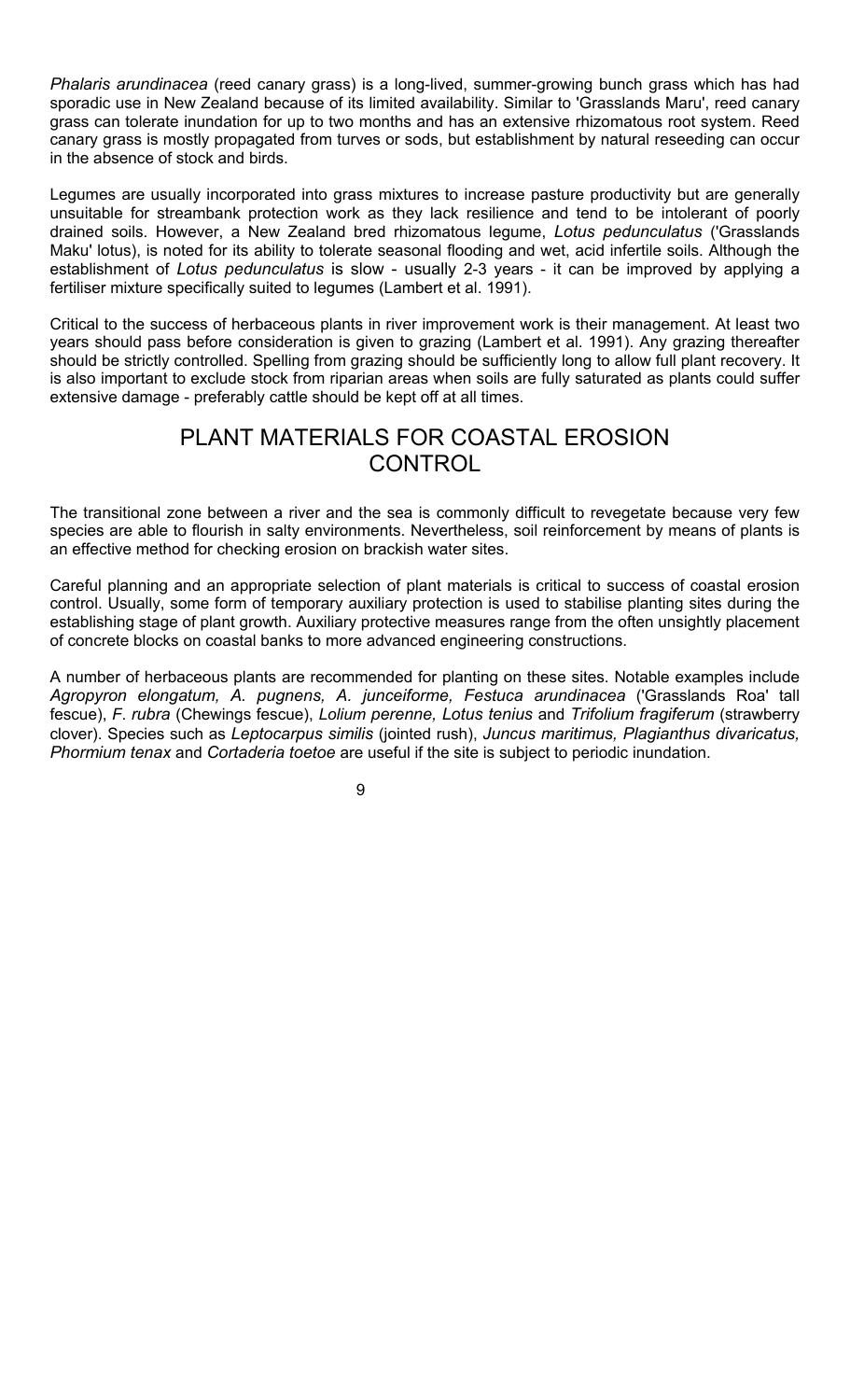Often it is necessary to interplant tree and shrub species among grass species to provide the ultimate erosion control. Among the most useful shrubs for such protection purposes are *Tamarix chinensis* (tamarisk), *Tamarix aphylla, Acacia (longifolia* var.) *sophorae, Coprosma acerosa* (sand coprosma), *Olearia solandri*, and *Salix* species. Native tree species that may be of value include *Metrosideros excelsa* (pohutakawa), *Griselinia littoralis* (broadleaf), *Corynocarpus laevigatus* (karaka), *Olearia paniculata* (akiraho), *Pittosporum crassifolium* (karo) and *Coprosma repens* (taupata).

### **CONCLUSIONS**

The great success of vegetative control of river erosion in New Zealand indicates clearly that vegetation is both desirable and necessary in river training and bank protection work. Indeed, it is fair to say that river control planting, the foundation of at least 100 years of river improvement work, has largely restored the delicate balance between erosion processes and river stability that was transformed by man's destructive and exploitive activities.

Many plant materials useful for riverbank plantings are discussed in this paper. Together these versatile plants are well adapted to most ecological conditions in New Zealand.